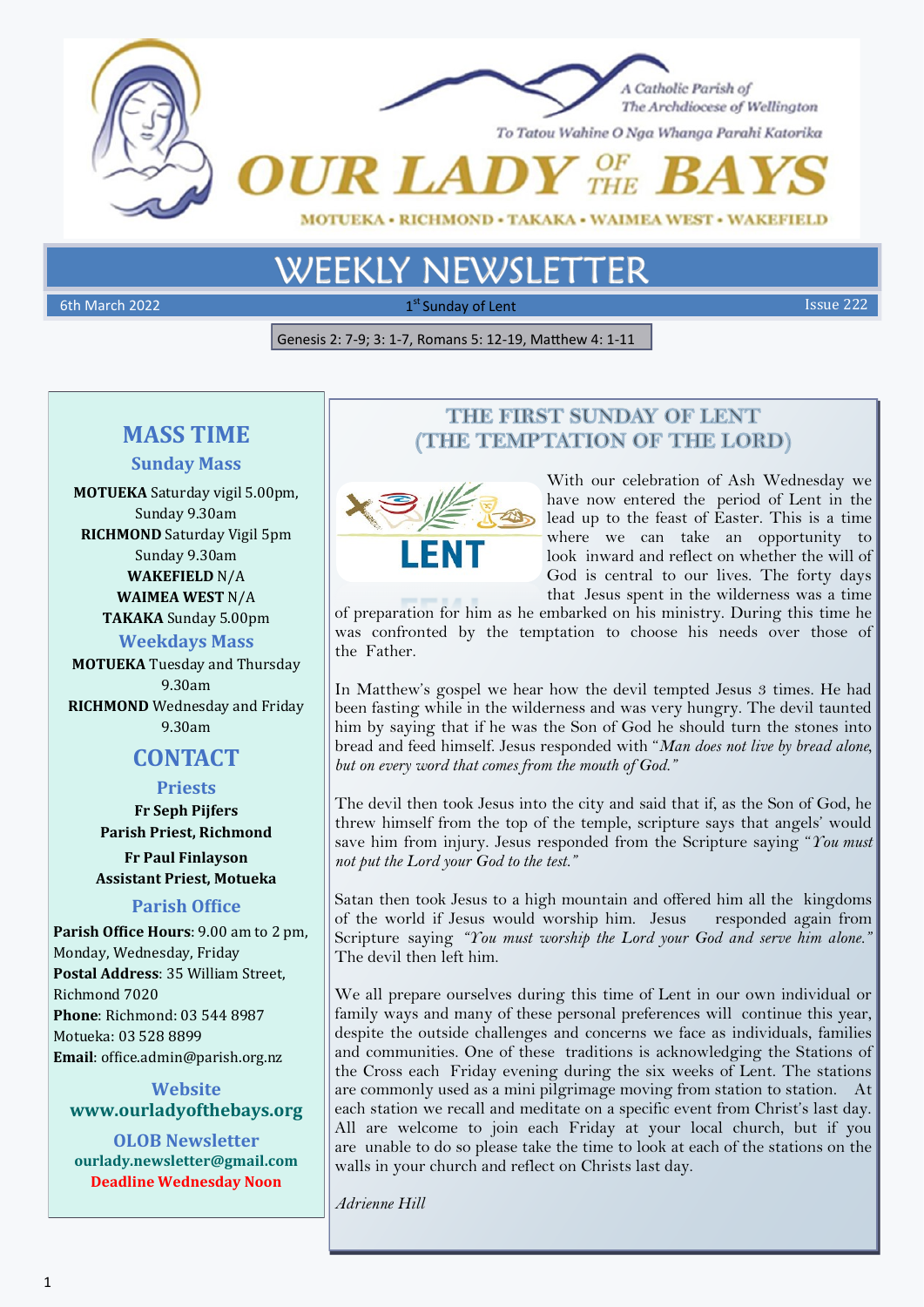# **OUR LADY OF THE BAYS**

ass Registration – It is now be a personal responsibility to register through the ADW website which is open from 9am each Wednesday until 12 noon each Friday. The link for registration is [https://www.wn.catholic.org.nz/mass](https://www.wn.catholic.org.nz/mass-registrations/)[registrations/](https://www.wn.catholic.org.nz/mass-registrations/)

Should you find that the link does not take you directly to the registration page please either scroll through the ADW website until you find the registration system or try again at a later time. It is important that both first and last names are included when registering.

If you currently have family or friends doing the registration for you, please ask them to continue to do that, it is not possible for parishioners to be registered through the Parish Office.

#### **Seeking a painter or retired painter**

A parishioner is needing four fences to be painted on a residential property in Motueka. Please contact Angela on 021 861 612

#### **Job Vacancy**

Experienced Electronics Technician required for local business in Tahunanui, Full time. Please contact Darryl 021 269 2813 if you are interested

....................

# **OUR LADY OF PERPETUAL HELP, RICHMOND**



# **Stations of the Cross**

will be held at the church each Friday at 7pm from 4 March to 8 April. If you would like to spend time reflecting on Christ's last day please join us. All are welcome with a maximum of 25 each evening.

#### Recomcilliation during Lent

Please be advised the current practice of reconciliation prior to weekday masses and by appointment is available to all parishioners during Lent.

## **ST PETER CHANEL, MOTUEKA**

**ADORATION OF THE BLESSED SACREMENT** will be held every Thursday from 9am to 9.30am and then followed by Holy Mass.



**R** econciliation Come and experience the healing and loving power of Jesus through this wonderful sacrament. Apart from making an appointment to meet with Fr Paul for reconciliation, We sacrament. Apart from making an appointment to meet with Fr Paul for reconciliation, We are trialing a permanent time on Saturdays at 4.15 before the 5pm Mass. Fr Paul is available for the Sacrament of Reconciliation in our chapel every Saturday 4.15 to 4.45pm.

**PLEASE REMEMBER in** your prayers the elderly, lonely and sick in our community.

## **STATIONS OF THE CROSS**

Once again, we will be following Jesus from his agony in the garden to his unimaginable suffering and death on the Cross. Every Friday in Lent 7 pm in our church. It takes about 30 mins and is a very special time of preparation for Holy Week.

Dear Parishioners, Just letting you know that a former parishioner MARGARET BIGGS ( who moved to Dunedin several years ago) died on Feb 11. A Holy Mass was offered for her on Tuesday